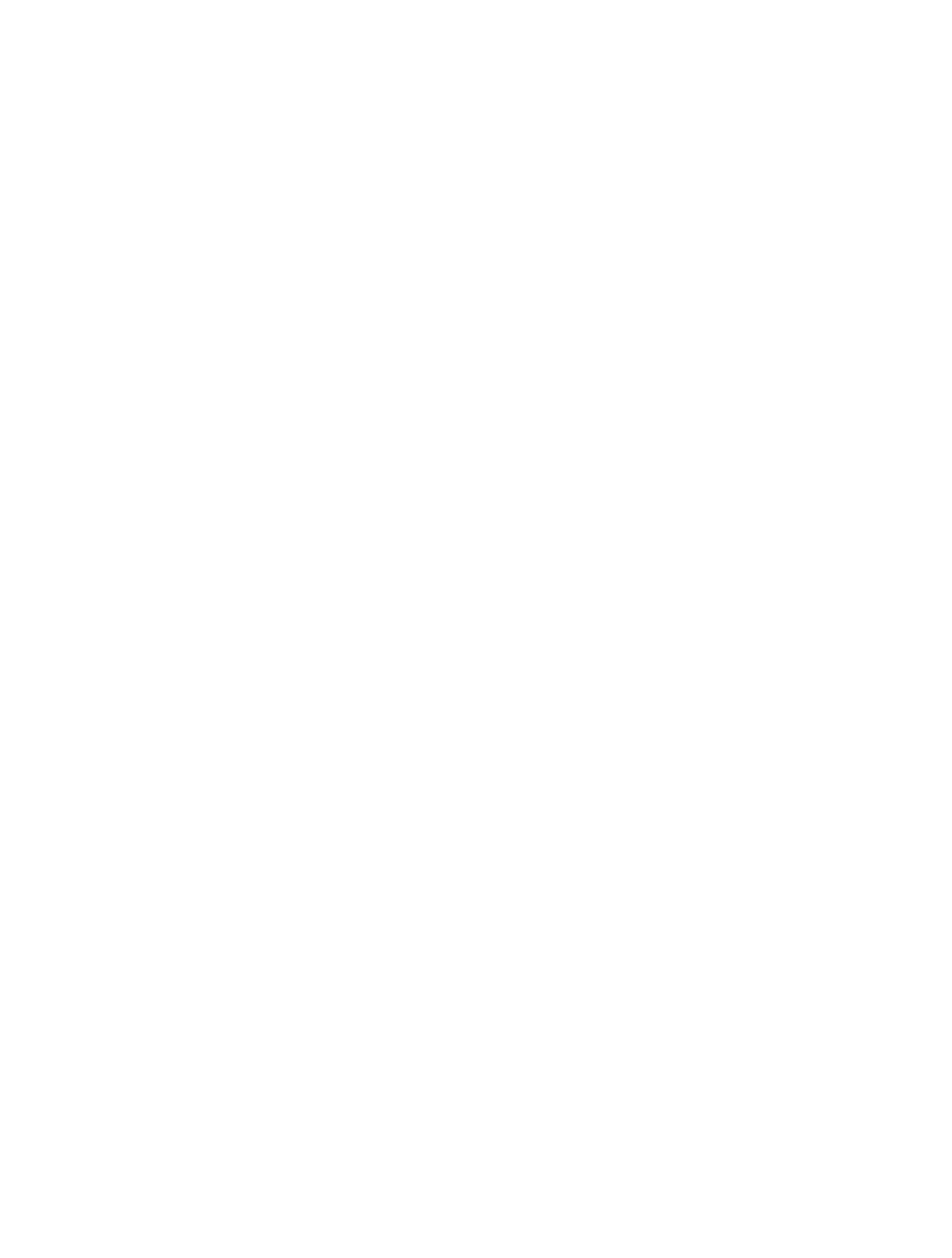

#### **Message from the College President**

Southwest Tech is proud to partner with our k-12 school districts to serve students. The School-to-Work Annual Report for 2018-2019 summarizes our accomplishments.

Through collaboration, many currently enrolled high school students are able to earn college credits prior to their graduation. Thank you to the high school teachers and college instructors who work together to provide meaningful learning opportunities for students. We are also grateful to our partners in business and industry who support our programs with donations of equipment, funding for scholarships, and work sites for experiential learning.

Over the past year we have increased our offerings in the high schools by bringing our program courses to the high school buildings through technology and in-person. These partnerships have helped students earn general education credits as well as advance towards degrees in Laboratory Science, Nursing, Culinary Arts, and Early Childhood Development. We also offer dynamic programming for people pursuing a high school equivalency. We are proud to help all students learn and achieve their goals.

Again, thank you to the many people who work so hard to help our high school students have access to high quality programming right here in Southwest Wisconsin.

Here's to more success in 2019-2020!

Sincerely,

JASON S. WOOD, PH.D.

### **DUAL CREDIT OPPORTUNITIES** WITH AREA HIGH SCHOOLS

Southwest Tech partners with local high schools to offer dual credit opportunities for students allowing for a seamless transition from secondary to post-secondary education. At this time, Southwest Tech currently offers the following dual credit opportunities:

#### **ADVANCED STANDING**

High school course that meets the competencies of a technical college course. Students earning a B or better are awarded the course credit upon enrollment in a program at the technical college.

### **TRANSCRIPTED CREDIT**

College-level course taught by a WTCS certified high school instructor at the high school during the traditional school day. Student receives technical college credit upon completion of the course.



#### **START COLLEGE NOW**

Program established by the State of Wisconsin that allows high school juniors and and seniors to enroll in technical college courses that are not comparable to courses offered at the high school.

**CollEDGE UP**

A program established through a partnership between Southwest Tech and CESA #3 allowing students to earn a technical diploma or portions of an associate degree program while still enrolled in high school.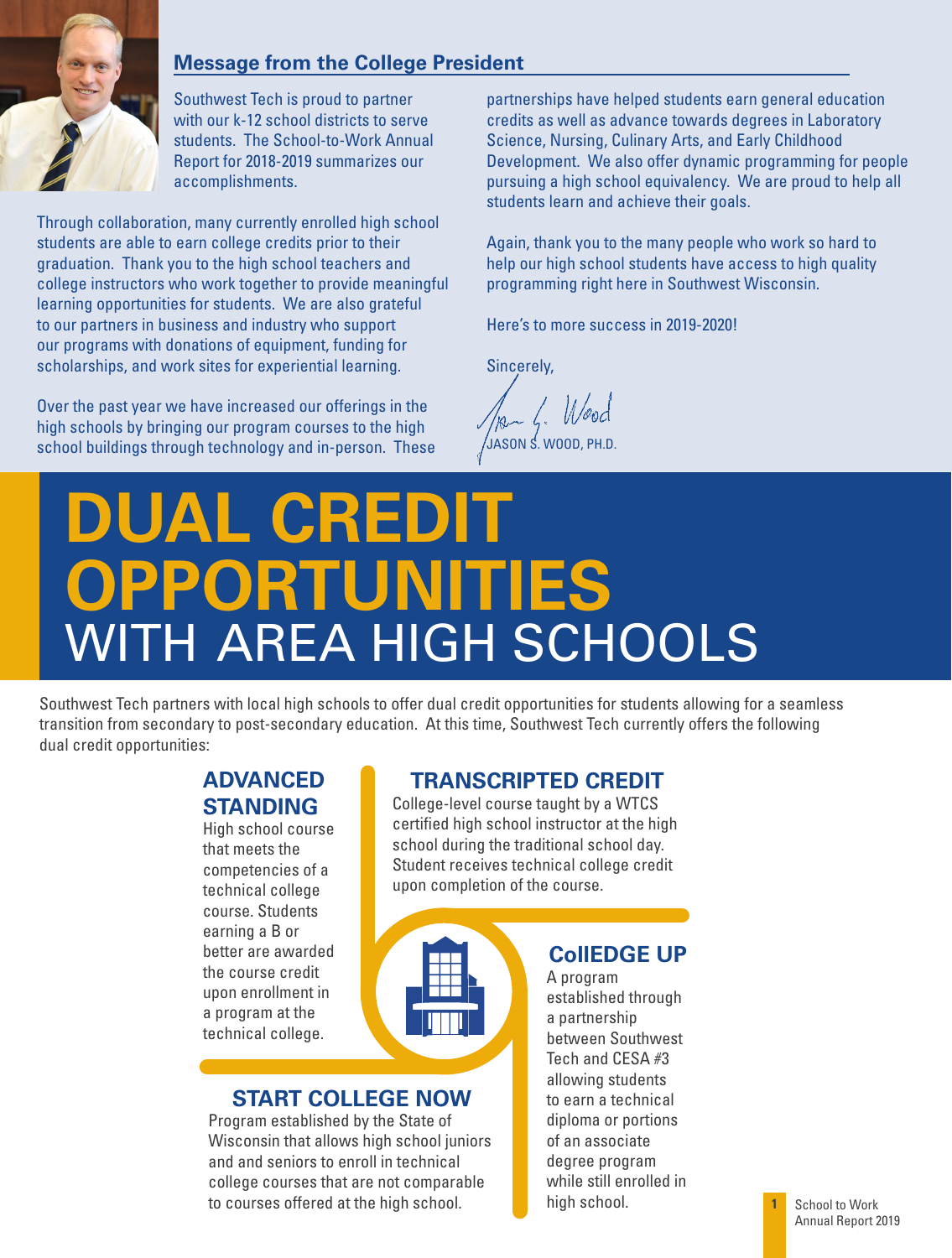### **TRANSCRIPTED CREDIT & ADVANCED STANDING**

(A) = ADVANCED STANDING (T) = TRANSCRIPTED CREDIT

The number of students applying their advanced standing or transcripted credit by enrolling at Southwest Tech following high school graduation is continuing to grow. In the fall of 2019, 240 students with transcripted credit enrolled in programs, and 25 students with advanced standing enrolled in programs. The following articulation agreements were in place during the 2018-2019 school year:

### **Argyle**

• College Mathematics (A)

#### **Barneveld**

- Workplace Communication (A)
- Oral/Interpersonal Communication (A)
- Elementary Algebra with Applications (A)
- MSSC-Quality (A)
- MSSC-Safety (A)
- Carpentry 1 (A)
- Accounting 1-Part 1 (T)
- Accounting 1-Part 2 (T)

#### **Belmont**

- Workplace Communication (A)
- Oral/Interpersonal Communication (A)
- Applied Mathematics (A)
- Mathematics (A)

#### **Black Hawk**

- Animal Science (A)
- Written Communication (T)
- Oral/Interpersonal Communication (T)

#### **Boscobel**

- Animal Science (A)
- Applied Mathematics (A)
- Mathematics (A)
- Accounting 1 (T)
- Marketing Principles (T)
- Computer Applications (T)
- English Composition 1 (T)
- Written Communication (T)
- Oral/Interpersonal Communication (T)
- Speech (T)

#### **Cassville**

- Accounting 1 (T)
- Written Communication (T)
- Speech (T)

### **Cuba City**

- Animal Science (A)
- Oral/Interpersonal Communication (T)

**2**

• ECE: Foundations of Early Childhood Education (T)

#### **Darlington**

- Agribusiness Management (A)
- Animal Science (A)
- College Mathematics (A)
- Plasma Cutting and Gouging (A)
- Oxyfuel Gas Cutting and Gouging (A)
- Blueprint Reading (A)
- GMAW-Carbon Steel (S Process) (A)
- SMAW-Carbon Steel (A)
- Accounting 1 (T)
- Introduction to Business (T)
- Personal Finance (T)
- Computer Applications (T)
- Speech (T)
- Introduction to Psychology (T)

#### **Dodgeville**

- Business Law (T)
- Introduction to Psychology (T)
- Applied Mathematics (T)

#### **Fennimore**

- Agribusiness Management (A)
- Animal Science (A)
- Intro to Digital Photography (A)
- College Algebra with Applications (A)
- GMAW-Carbon Steel (S Process) (A)
- SMAW (A)
- Plant Science (T)
- Consumer Equipment Maintenance and Repair (T)
- Accounting 1 (T)
- Personal Finance (T)
- Microsoft PowerPoint (T)
- Beginning Microsoft Word (T)
- Beginning Microsoft Excel (T)
- Beginning Microsoft Access (T)
- Intermediate Microsoft Word (T)
- Intermediate Microsoft Excel (T)
- Oral/Interpersonal Communication (T)
- Speech (T)
- Applied Mathematics (T)
- Automotive Maintenance (T)

School to Work Annual Report 2019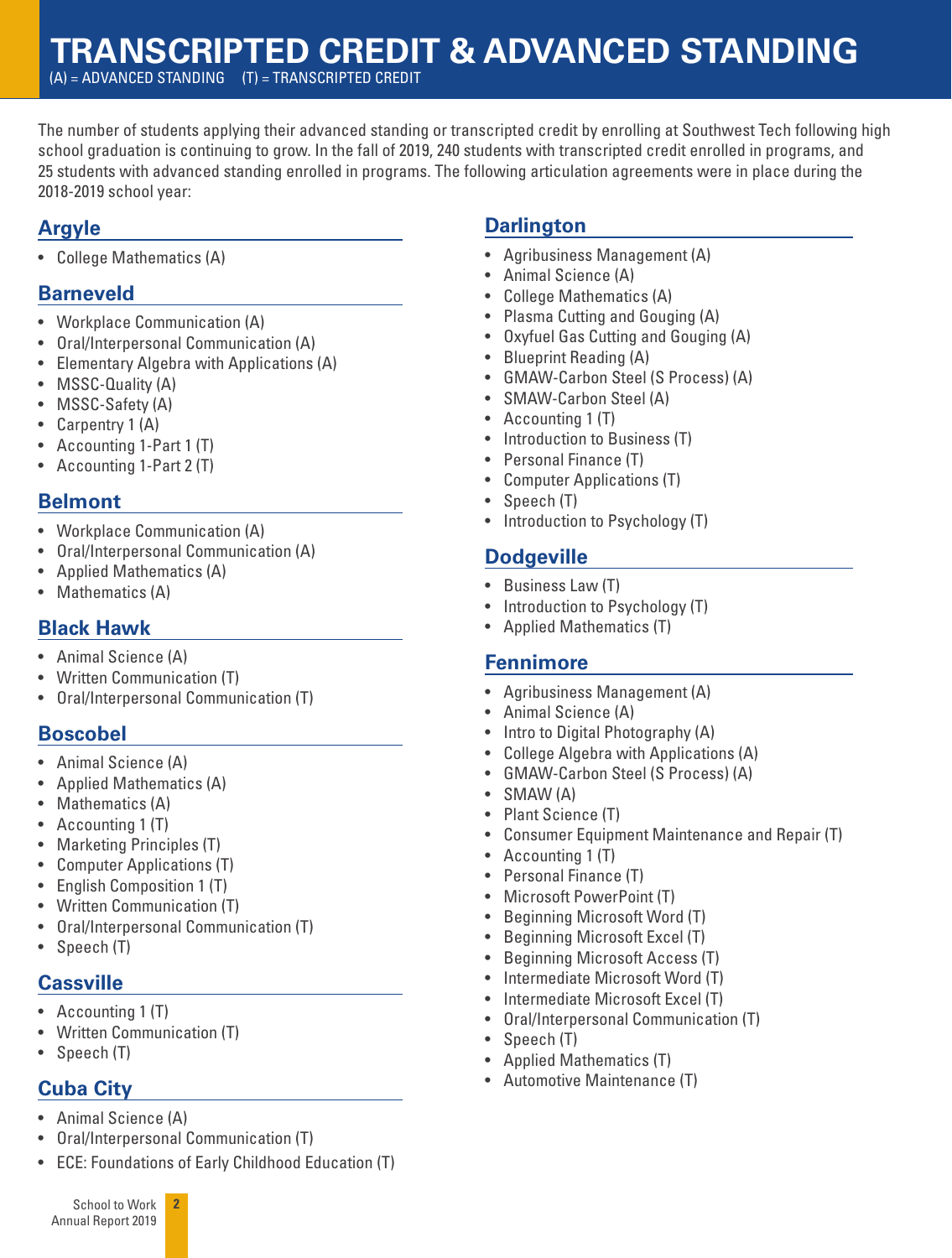### **TRANSCRIPTED CREDIT & ADVANCED STANDING**

 $(A)$  = ADVANCED STANDING  $(I)$  = TRANSCRIPTED CREDIT

#### **Highland**

- Accounting 1 (T)
- Introduction to Business (T)
- Beginning Microsoft Word (T)
- Beginning Microsoft Excel (T)
- Applied Mathematics (T)

#### **Holmen**

• Golf Course Design & Renovation (T)

#### **Iowa-Grant**

- Workplace Communication (A)
- Welding for Maintenance (A)
- Consumer Equipment Maintenance and Repair (T)
- Intro to Soils (T)
- Plant Science (T)
- Animal Science (T)
- Accounting 1 (T)
- Personal Finance (T)
- Applied Mathematics (T)

#### **Ithaca**

- Accounting 1 (T)
- Introduction to Business (T)
- Personal Finance (T)
- Computer Applications (T)
- Written Communication (T)
- Oral/Interpersonal Communication (T)

#### **Jo Daviess Carroll CTE Academy**

- Design Fundamentals (A)
- Color Theory (A)
- Portfolio Introduction (A)

#### **Kickapoo**

- Accounting 1 (T)
- Computer Applications (T)
- Fundamentals of Chemistry (T)
- Applied Mathematics (T)

#### **Lancaster**

- Workplace Communication (A)
- Oral/Interpersonal Communication (A)
- Consumer Equipment Maintenance and Repair (T)
- Accounting 1-Part 1 (T)
- Accounting 1-Part 2 (T)
- Accounting 1 (T)
- Computer Applications (T)
- Written Communication (T)
- Speech (T)
- Economics (T)
- Introduction to Sociology (T)
- Introduction to Psychology (T)

#### **Mineral Point**

- Animal Science (A)
- Applied Math (A)

#### **North Crawford**

- Accounting 1 (T)
- Personal Finance (T)
- Computer Applications (T)
- Written Communication (T)
- Oral/Interpersonal Communication (T)
- Speech (T)

#### **Pardeeville**

- Plant Science (T)
- Agribusiness Management (T)
- Golf Course Design & Renovation (T)

#### **Pecatonica**

- Welding for Maintenance (A)
- Plant Science (T)
- Agribusiness Management (T)
- Animal Science (T)
- Accounting 1-Part 2 (T)
- Accounting 1 (T)
- Introduction to Business (T)
- Personal Finance (T)
- College Mathematics (T)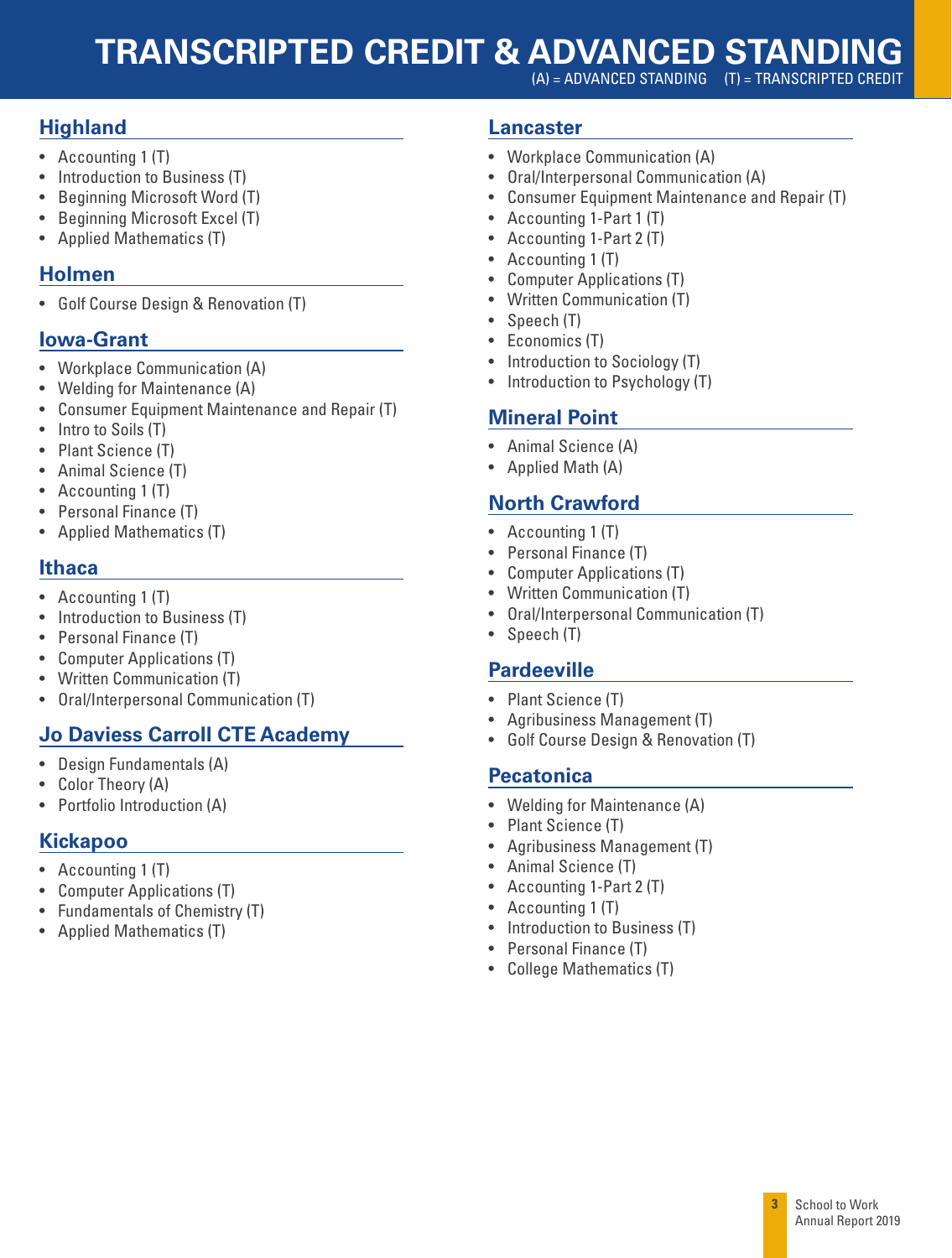### **TRANSCRIPTED CREDIT & ADVANCED STANDING**

(A) = ADVANCED STANDING (T) = TRANSCRIPTED CREDIT

#### **Platteville**

- Workplace Communication (A)
- Applied Mathematics (A)
- Mathematics (A)
- Accounting 1 (T)
- Business Law (T)
- Intro to Digital Photography (T)
- Marketing Principles (T)
- SMAW-Equipment (T)
- SMAW-Carbon Steel (T)

#### **Potosi**

- Plant Science (A)
- Animal Science (A)
- Accounting 1-Part 1 (T)
- Accounting 1-Part 2 (T)

### **Prairie du Chien**

- Plant Science (T)
- Consumer Equipment Maintenance and Repair (T)
- Accounting 1 (T)
- Introduction to Business (T)
- Personal Finance (T)
- Beginning Microsoft Excel (T)
- Beginning Microsoft Access (T)
- Marketing Principles (T)
- Computer Applications (T)
- Written Communication (T)
- Oral/Interpersonal Communication (T)
- Speech (T)
- Economics (T)
- Introduction to Sociology (T)
- Introduction to Psychology (T)
- General Physics (T)
- General Anatomy & Physiology (T)
- College Technical Math 1A (T)
- College Technical Math 1B (T)
- Applied Mathematics (T)
- Introductory Statistics (T)

#### **Richland Center**

- Introduction to Sociology (A)
- College Mathematics (A)
- Accounting 1 (T)
- Written Communication (T)
- Oral/Interpersonal Communication (T)

**4**

- Speech (T)
- Introduction to Psychology (T)

#### **River Ridge**

- College Mathematics (A)
- Accounting 1 (T)
- Marketing Principles (T)
- Computer Applications (T)
- Written Communication (T)
- Oral/Interpersonal Communication (T)

#### **River Valley**

- Plant Science (A)
- Personal Finance (A)
- Workplace Communication (A)
- Animal Science (T)
- Intro to Soils (T)
- Speech (T)

#### **Riverdale**

- Oxyfuel Brazing & Welding Carbon Steel (A)
- SMAW (A)
- Plant Science (T)
- Accounting 1 (T)
- Applied Mathematics (T)

#### **Shullsburg**

- Applied Mathematics (A)
- Mathematics (A)

#### **Southwestern**

- Oxyfuel Brazing & Welding Carbon Steel (A)
- SMAW Equipment (A)
- Accounting 1 (T)
- Personal Finance (T)
- College Mathematics (T)

#### **Wauzeka-Steuben**

• Applied Mathematics (T)

#### **Weston**

- Agribusiness Management (A)
- Related Welding (A)
- Intro to Soils (T)
- Plant Science (T)
- Animal Science (T)
- Accounting 1-Part 1 (T)
- Accounting 1-Part 2 (T)
- Applied Mathematics (T)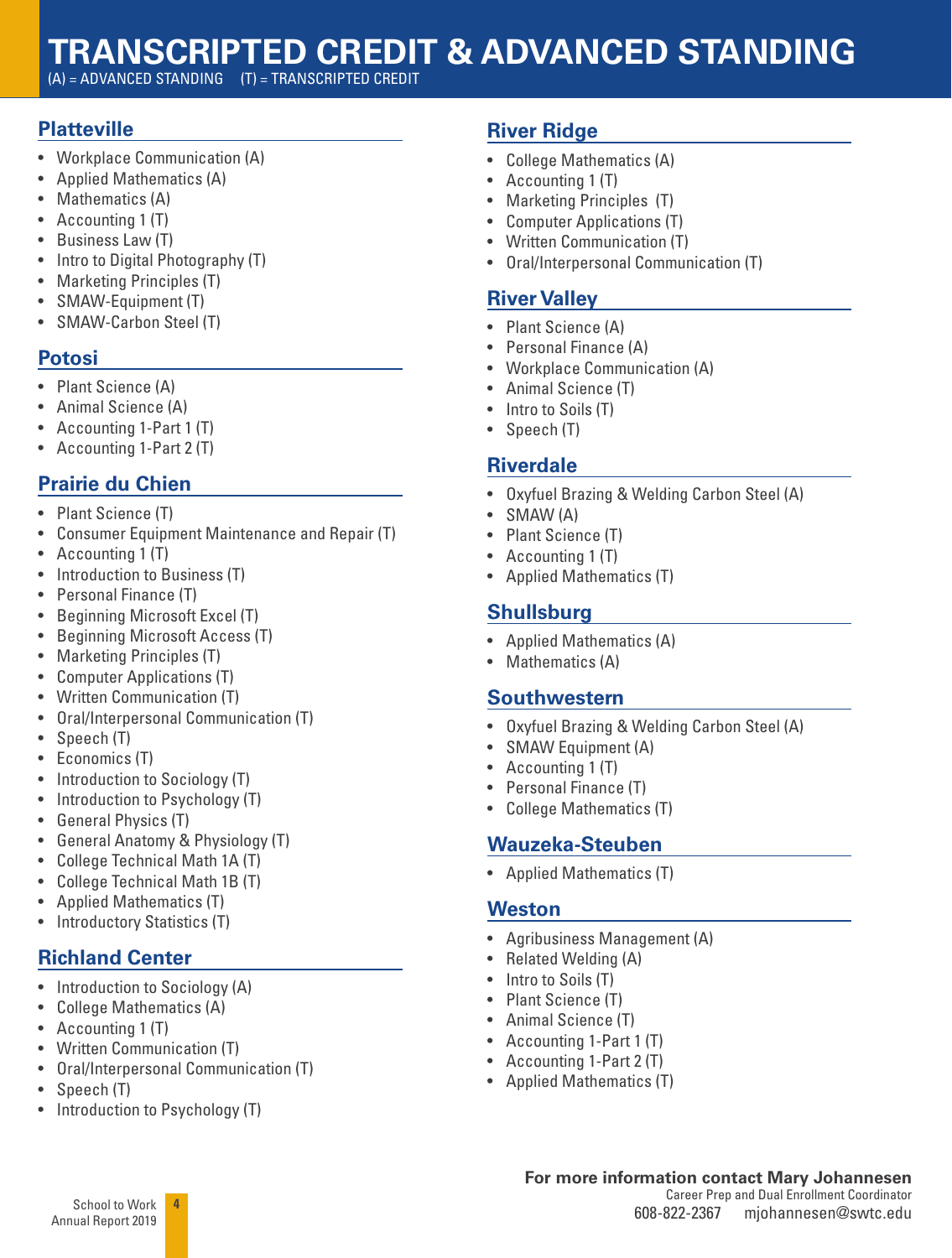## **TRANSCRIPTED CREDIT** COURSE COMPLETION

High school students earned credit valued at \$812,158.75 in 2018-2019 through transcripted credit. There is no cost to the student or high school for students participating in transcripted credit courses.

|                             |                        |                                                         |                                                                     |                                          |                                                               | 2018-2019 TRANSCRIPTED CREDIT COURSE COMPLETION TOTALS |                            |
|-----------------------------|------------------------|---------------------------------------------------------|---------------------------------------------------------------------|------------------------------------------|---------------------------------------------------------------|--------------------------------------------------------|----------------------------|
| <b>High School District</b> | # of<br><b>Courses</b> | <b>Total # of</b><br><b>Students</b><br><b>Enrolled</b> | Total # of<br><b>Students</b><br><b>Completing</b><br><b>Course</b> | <b>Completion</b><br>Rate<br>Percentage* | <b>Unduplicated</b><br># of Students<br><b>Earning Credit</b> | Total # of<br><b>Earned Credits</b>                    | <b>Total Tuition Value</b> |
| <b>Barneveld</b>            | $\overline{2}$         | 7                                                       | $\overline{7}$                                                      | 100.0%                                   | $\overline{7}$                                                | 14                                                     | \$2,068.50                 |
| <b>Blackhawk</b>            | $\overline{2}$         | 30                                                      | 30                                                                  | 100.0%                                   | 18                                                            | 90                                                     | \$13,117.50                |
| <b>Boscobel</b>             | $\overline{7}$         | 157                                                     | 147                                                                 | 93.6%                                    | 99                                                            | 388                                                    | \$56,754.00                |
| Cassville                   | $\overline{2}$         | 33                                                      | 32                                                                  | 97.0%                                    | 28                                                            | 96                                                     | \$13,992.00                |
| Cuba City                   | $\overline{2}$         | 20                                                      | 20                                                                  | 100.0%                                   | 20                                                            | 60                                                     | \$8,745.00                 |
| Darlington                  | 5                      | 129                                                     | 127                                                                 | 98.4%                                    | 96                                                            | 329                                                    | \$48,029.75                |
| Dodgeville                  | 3                      | 78                                                      | 76                                                                  | 97.4%                                    | 73                                                            | 220                                                    | \$32,077.00                |
| Fennimore                   | 13                     | 313                                                     | 305                                                                 | 97.4%                                    | 129                                                           | 468                                                    | \$69,447.00                |
| Highland                    | 5                      | 78                                                      | 74                                                                  | 94.9%                                    | 42                                                            | 115                                                    | \$16,988.25                |
| Iowa Grant                  | 4                      | 71                                                      | 61                                                                  | 85.9%                                    | 48                                                            | 122                                                    | \$18,154.00                |
| Ithaca                      | 6                      | 82                                                      | 71                                                                  | 86.6%                                    | 50                                                            | 158                                                    | \$23,139.50                |
| Kickapoo                    | 3                      | 43                                                      | 38                                                                  | 88.4%                                    | 38                                                            | 90                                                     | \$13,220.00                |
| Lancaster                   | 8                      | 223                                                     | 216                                                                 | 96.9%                                    | 124                                                           | 549                                                    | \$80,413.75                |
| North Crawford              | $6\,$                  | 115                                                     | 106                                                                 | 92.2%                                    | 53                                                            | 253                                                    | \$37,076.75                |
| Pardeeville                 | $\overline{2}$         | 18                                                      | 18                                                                  | 100.0%                                   | 14                                                            | 43                                                     | \$6,734.75                 |
| Pecatonica                  | 3                      | 82                                                      | 80                                                                  | 97.6%                                    | 55                                                            | 167                                                    | \$24,630.25                |
| Platteville                 | $6\phantom{1}$         | 51                                                      | 48                                                                  | 94.1%                                    | 37                                                            | 145                                                    | \$21,576.75                |
| Potosi                      | $\overline{2}$         | 12                                                      | 12                                                                  | 100.0%                                   | 6                                                             | 24                                                     | \$3,546.00                 |
| Prairie du Chien            | 20                     | 596                                                     | 496                                                                 | 83.2%                                    | 210                                                           | 1,265                                                  | \$186,211.75               |
| <b>Richland Center</b>      | 3                      | 114                                                     | 109                                                                 | 95.6%                                    | 65                                                            | 327                                                    | \$47,660.25                |
| <b>River Ridge</b>          | 5                      | 81                                                      | 74                                                                  | 91.4%                                    | 63                                                            | 205                                                    | \$30,046.75                |
| <b>River Valley</b>         | $\overline{2}$         | 54                                                      | 53                                                                  | 98.1%                                    | 52                                                            | 159                                                    | \$23,289.75                |
| Riverdale                   | 3                      | 26                                                      | 21                                                                  | 80.8%                                    | 18                                                            | 60                                                     | \$8,952.50                 |
| Southwestern                | 3                      | 69                                                      | 63                                                                  | 91.3%                                    | 54                                                            | 114                                                    | \$16,794.50                |
| Wauzeka                     | $\mathbf{1}$           | 16                                                      | 16                                                                  | 100.0%                                   | 16                                                            | 32                                                     | \$4,688.00                 |
| Weston                      | 3                      | 16                                                      | 12                                                                  | 75.0%                                    | 12                                                            | 32                                                     | \$4,804.50                 |
| <b>Total</b>                | 121                    | 2,514                                                   | 2,312                                                               | 91.96%                                   | 1,427                                                         | 5,525                                                  | \$812,158.75               |

\*Completion rate may be low due to a large number of students withdrawing from the course prior to completion as students have the option to withdraw if they decide they do not want to receive the transcripted credit after enrolling in the course.

#### **For more information contact Mary Johannesen**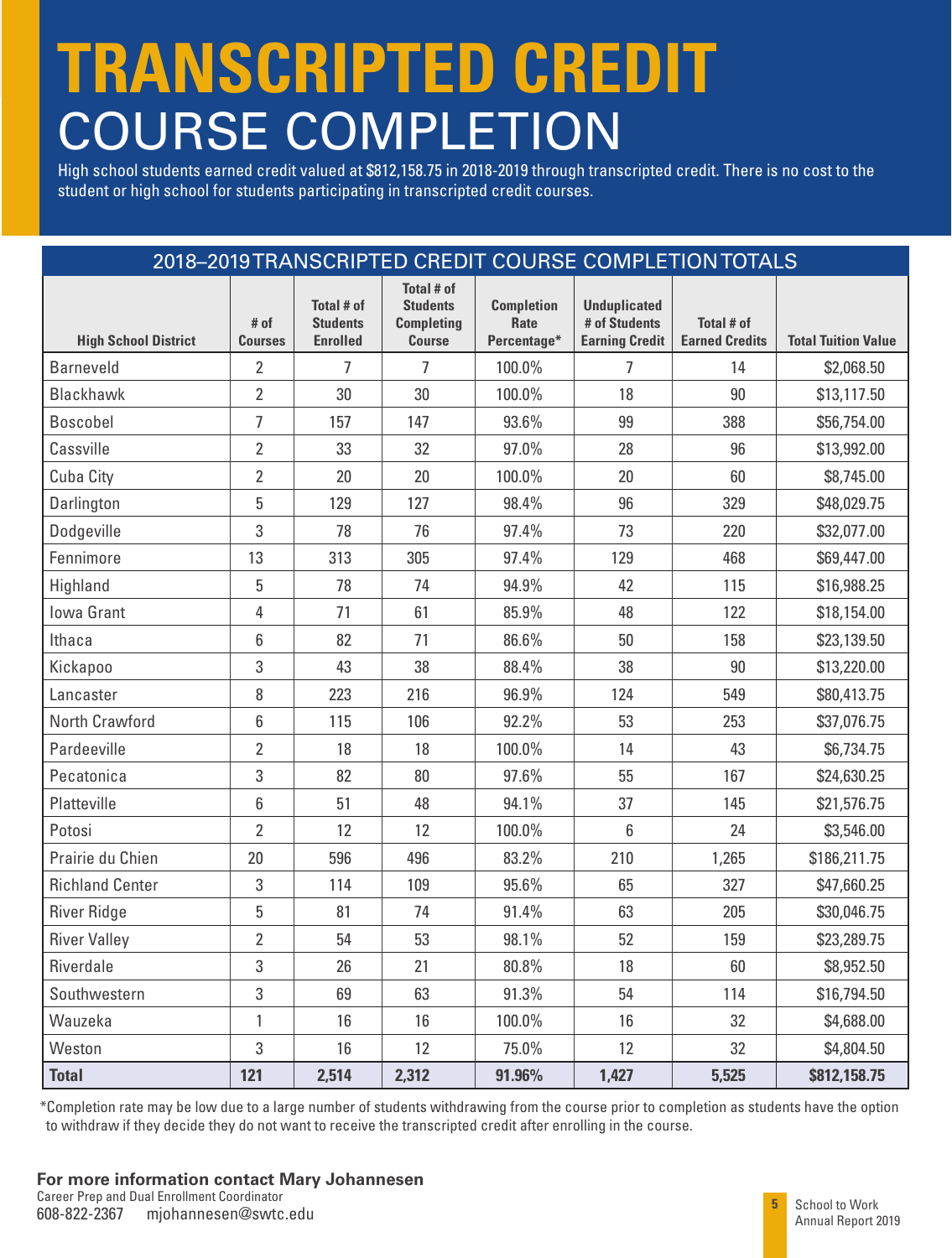## **START COLLEGE NOW**

The Start College Now program is an opportunity for students in grades 11 and 12 currently enrolled in a Wisconsin public high school to attend a Wisconsin technical college for the purpose of taking one or more courses to earn credit toward a high school diploma and a college degree at the same time. The following is a brief summary of those who participated in the Start College Now program during 2018-2019.

#### 2018-1019 START COLLEGE NOW Participation by High School

|                            |                          | <b>Number of Students</b> |
|----------------------------|--------------------------|---------------------------|
| <b>School District</b>     | Fall                     | <b>Spring</b>             |
| <b>Barneveld</b>           | 1                        | 2                         |
| <b>Belmont</b>             | 7                        | 3                         |
| Boscobel                   | 2                        | 4                         |
| Cuba City                  | 0                        | 1                         |
| Darlington                 | 0                        | 3                         |
| <b>Destination Academy</b> | 0                        | 1                         |
| Dodgeville                 | 6                        | 7                         |
| Fennimore                  | 10                       | 8                         |
| Highland                   | 0                        | 1                         |
| Iowa-Grant                 | 2                        | 2                         |
| Lancaster                  | 1                        | 1                         |
| Oregon                     | 0                        | 1                         |
| Pecatonica                 | 1                        | 1                         |
| Platteville                | 0                        | 3                         |
| Potosi                     | 8                        | 11                        |
| Prairie du Chien           | 0                        | 8                         |
| Riverdale                  | 0                        | 4                         |
| Seneca                     | 3                        | 6                         |
| Shullsburg                 | $\overline{\phantom{a}}$ | 1                         |
| Southwestern               | 6                        | 15                        |
| Weston                     | 0                        | 1                         |
| <b>Total</b>               | 49                       | 84                        |

### COURSE OVERVIEW

Students were enrolled in 230 courses totaling 619 post-secondary credits.

|                                             |      | <b>No. of Courses Taken</b><br><b>Within Division</b> |
|---------------------------------------------|------|-------------------------------------------------------|
| <b>Southwest Tech Division</b>              | Fall | <b>Spring</b>                                         |
| Ag and Industry                             |      | 29                                                    |
| <b>Business &amp; Management</b>            |      | 14                                                    |
| <b>General Education</b>                    | 57   | 73                                                    |
| <b>Health Education &amp; Public Safety</b> |      | 35                                                    |
| ็กtal                                       | 79   | 151                                                   |

| <b>FINAL GRADES</b>            |      |                                   |
|--------------------------------|------|-----------------------------------|
|                                |      | <b>No. of Grades for Students</b> |
| Grade                          | Fall | <b>Spring</b>                     |
| $A = Excellent$                | 44   | 78                                |
| $B =$ Above Average            | 17   | 50                                |
| $C = Average$                  | 4    | 14                                |
| $D =$ Below Average            | 13   | 3                                 |
| $F = F \sin n \alpha$          | 6    | 5                                 |
| $S = S$ atisfactory Non-Degree | U    | N                                 |
| U = Unsatisfactory Non-Degree  | N    |                                   |
| I/W = Incomplete/Withdrew      | 5    |                                   |
| <b>Total</b>                   | 79   | 151                               |

**Recap:**

**82.3%** of the grades earned during the fall semester were an A, B, C, or satisfactory.

**94.0%** of the grades earned during spring semester were an A, B, C, or satisfactory.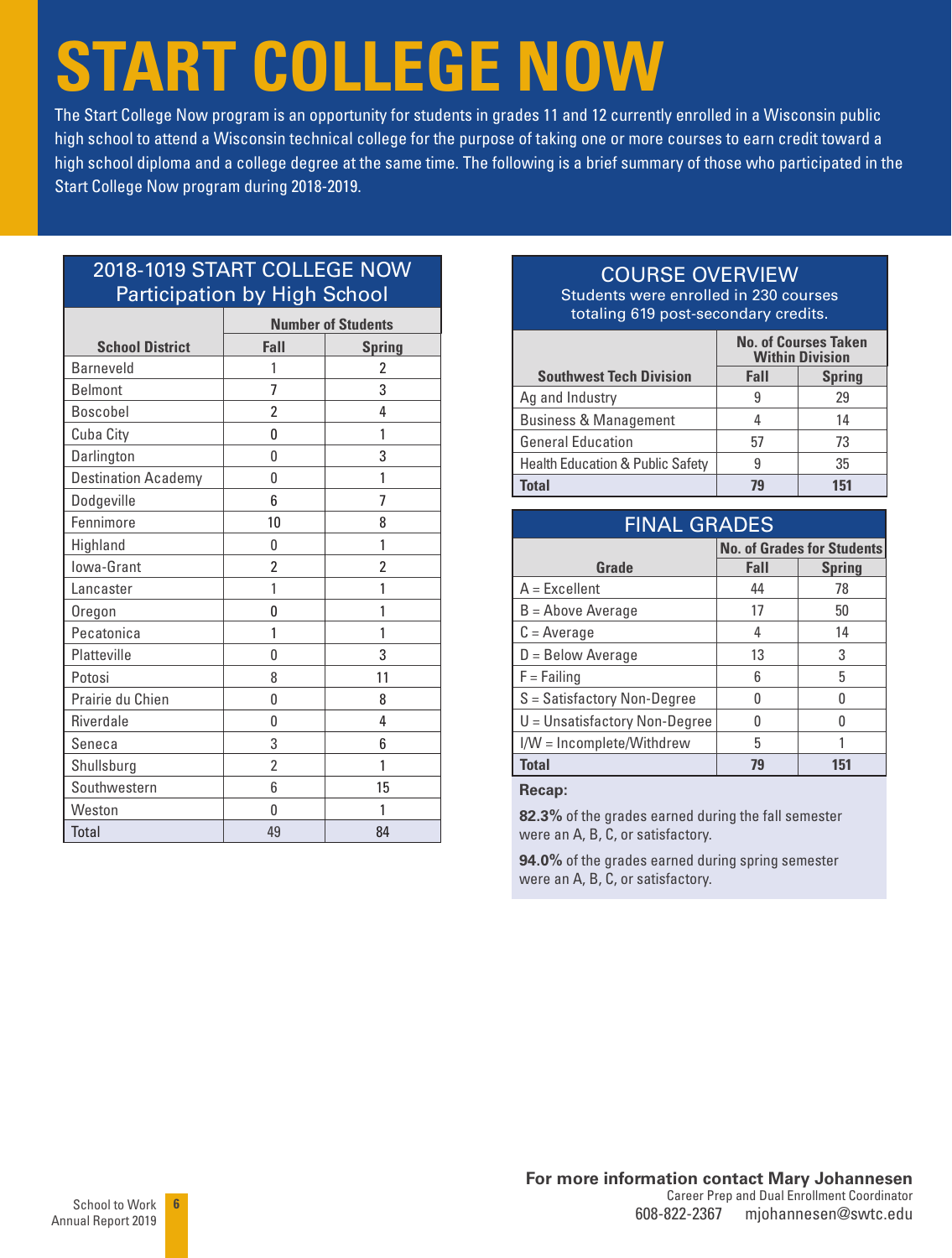# **CollEDGE UP**

The CollEDGE Up program was established through a partnership with CESA #3 and Southwest Health Center to allow students to earn a technical diploma or portions of an associate degree program while still enrolled in high school. Current programs include One and Done – Laboratory Science Technician; Gear up – Transferable General Education Courses; and 11–12–14 Nursing. The following is a brief summary of those who participated in the CollEDGE Up program during 2018-2019.

#### 2018-2019 CollEDGE UP Participation by High School

|                        | <b>Number of Students</b> |        |  |
|------------------------|---------------------------|--------|--|
| <b>School District</b> | Fall                      | Spring |  |
| <b>Belmont</b>         |                           | 3      |  |
| <b>Black Hawk</b>      |                           |        |  |
| <b>Boscobel</b>        | 8                         | 8      |  |
| Dodgeville             | n                         |        |  |
| Fennimore              |                           | 2      |  |
| Highland               |                           | 2      |  |
| Lancaster              | 3                         | 3      |  |
| <b>Mineral Point</b>   | 2                         |        |  |
| Potosi                 | 3                         |        |  |
| <b>Total</b>           |                           | 25     |  |





#### COURSE OVERVIEW

Students were enrolled in 67 courses totaling 211 post-secondary credits.

|                                 |      | <b>No. of Courses Taken</b><br><b>Within Program Area</b> |
|---------------------------------|------|-----------------------------------------------------------|
| <b>CollEDGE Up Program Area</b> | Fall | <b>Spring</b>                                             |
| Gear Up General Education       | 24   | 16                                                        |
| 11-12-14 Nursing                |      | 19                                                        |
| Total                           |      | 35                                                        |

#### FINAL GRADES

|                                 |      | <b>No. of Grades for Students</b> |
|---------------------------------|------|-----------------------------------|
| Grade                           | Fall | <b>Spring</b>                     |
| $A = Excellent$                 | 13   | 20                                |
| $B =$ Above Average             | 9    | 10                                |
| $C = Average$                   | 3    | 3                                 |
| $D =$ Below Average             | 2    |                                   |
| $F = F \sin \theta$             | 3    | 2                                 |
| $S =$ Satisfactory Non-Degree   |      |                                   |
| $U =$ Unsatisfactory Non-Degree |      |                                   |
| I/W = Incomplete/Withdrew       | 2    |                                   |
| Total                           | 32   | 35                                |

#### **Recap:**

**78.1%** of the grades earned during the fall semester were an A, B, C, or satisfactory.

**94.3%** of the grades earned during spring semester were an A, B, C, or satisfactory.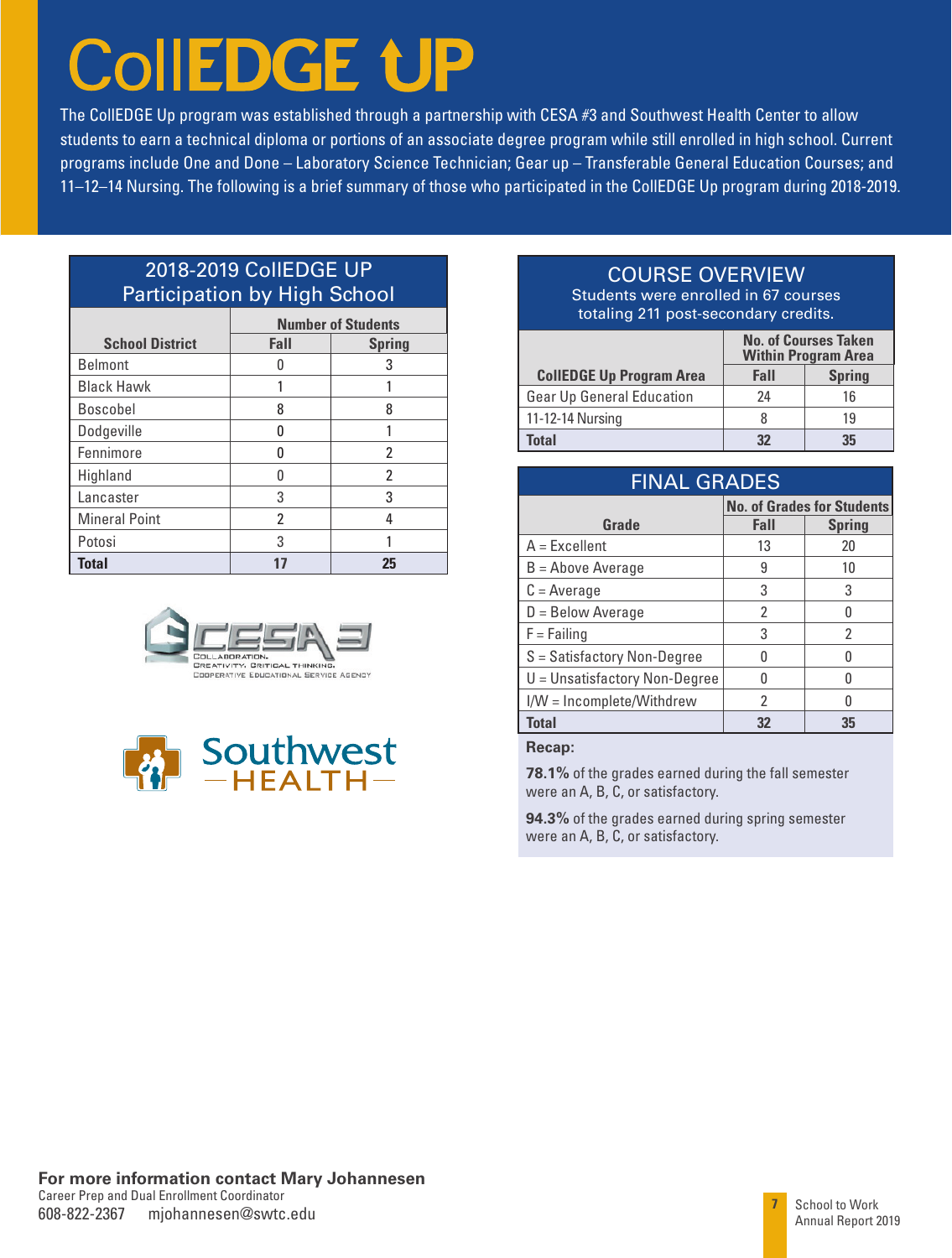# **DUAL ENROLLMENT DATA**

#### **TOTAL DUAL ENROLLMENT STUDENT PARTICIPATION 2015–2018**

Includes Transcripted Credit, Youth Options, Course Options, Youth Apprenticeship, Start College Now, CollEDGE Up, and 38.14 Contracts









#### **TOTAL TUITION SAVINGS FOR DUAL ENROLLMENT STUDENTS 2015–2018**



#### **TOP CAREER CLUSTERS**

FOR SOUTHWEST TECH TRANSCRIPTED CREDIT AGREEMENTS



FINANCE



ARTS, AV TECHNOLOGY, & **COMMUNICATION** 



AGRICULTURE, FOOD, & NATURAL RESOURCES



INFORMATION TECHNOLOGY



SCIENCE, TECHNOLOGY, ENGINEERING, & MATH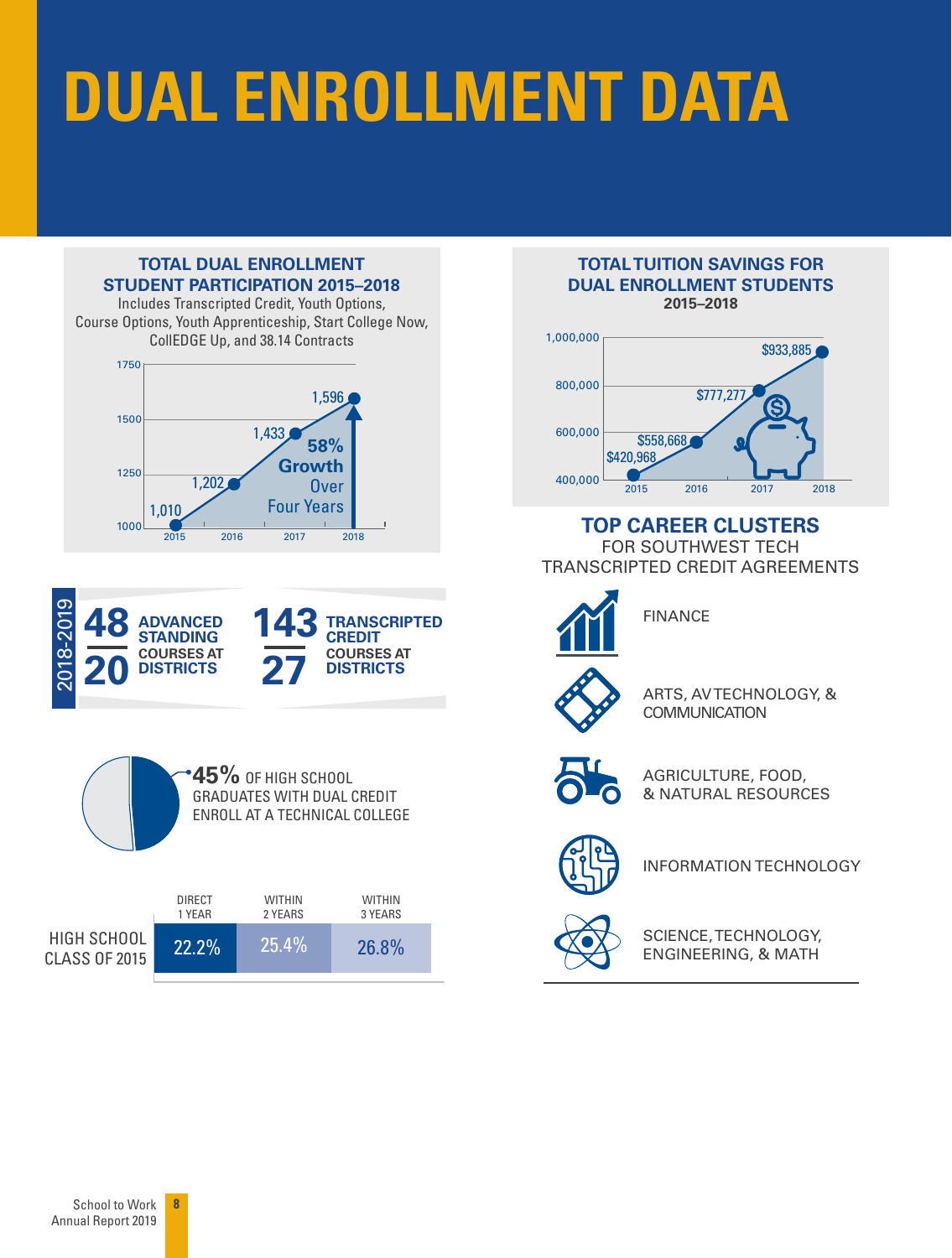| NUMBER OF 2018 HIGH SCHOOL GR |                                                      |           |                          |                                                                |           | <b>High Schools</b>      |                      | <b>ADUATES</b> |                          |                          |                                                      | ENROLLING DIRECTLY IN A WISCONSINTECHNICAL COLLEGE<br>Served by Southwest Wisconsin Technical College District |                          |                            |            |                          |   |                       |                     |                 |                                    |
|-------------------------------|------------------------------------------------------|-----------|--------------------------|----------------------------------------------------------------|-----------|--------------------------|----------------------|----------------|--------------------------|--------------------------|------------------------------------------------------|----------------------------------------------------------------------------------------------------------------|--------------------------|----------------------------|------------|--------------------------|---|-----------------------|---------------------|-----------------|------------------------------------|
|                               |                                                      |           |                          |                                                                |           |                          |                      |                | <b>TECHNICAL COLLEGE</b> |                          |                                                      |                                                                                                                |                          |                            |            |                          |   |                       |                     |                 |                                    |
| <b>High School</b>            | <b>BTC</b>                                           | CVTC      | <b>EVTC</b>              | GTC                                                            | ЦC        | <b>MDSN</b>              | <b>MILW</b>          | <b>MPTC</b>    | <b>NSTC</b>              | <b>NATC</b>              | <b>NTC</b>                                           | NWTC                                                                                                           | <b>SWTC</b>              | <b>WITC</b><br><b>WCTC</b> | <b>NTC</b> | Enrolled<br><b>Total</b> |   | Grads<br><b>Total</b> | Enrolled<br>Percent |                 | H                                  |
| Argyle                        |                                                      | $\circ$   | $\cup$                   | $\circ$                                                        | $\circ$   | 4                        | $\circ$              | $\circ$        | $\circ$                  | $\circ$                  | $\cup$                                               | $\circ$                                                                                                        | 5                        | $\circ$<br>$\circ$         | $\circ$    | $\supseteq$              |   | 28                    | 35.71%              |                 |                                    |
| <b>Barneveld</b>              | $\circ$                                              | $\circ$   | $\circ$                  | $\circ$                                                        | $\circ$   | 4                        | $\circ$              | $\circ$        | $\circ$                  | $\circ$                  | $\circ$                                              | $\circ$                                                                                                        | S                        | $\circ$<br>$\circ$         | $\circ$    |                          |   | 39                    | 17.95%              |                 |                                    |
| <b>Belmont</b>                | $\circ$                                              | $\circ$   | $\cup$                   | $\circ$                                                        | $\circ$   | $\circ$                  | $\circ$              | $\circ$        | $\circ$                  | $\circ$                  | $\circ$                                              | $\circ$                                                                                                        | G                        | $\circ$<br>$\circ$         | $\circ$    | G                        |   | $\overline{1}$        | 29.41%              |                 | Of the area's                      |
| Benton                        | $\circ$                                              | $\circ$   | $\circ$                  | $\circ$                                                        | $\circ$   | $\circ$                  | $\circ$              | $\circ$        | $\circ$                  | $\circ$                  | $\circ$                                              | $\circ$                                                                                                        | 4                        | $\circ$<br>$\circ$         | $\circ$    | 4                        |   | 20                    | 20.00%              |                 | 2018 high schoo                    |
| Black Hawk                    | 4                                                    | $\circ$   | $\circ$                  | $\cup$                                                         | $\circ$   |                          | $\circ$              | $\circ$        | $\circ$                  | $\circ$                  | $\circ$                                              | $\circ$                                                                                                        | က                        | $\circ$<br>$\circ$         | $\circ$    | $\infty$                 |   | 25                    | 32.00%              |                 | enrolled directly<br>graduates who |
| Boscobel                      | $\circ$                                              | $\circ$   | $\circ$                  | $\circ$                                                        | $\circ$   |                          | $\circ$              | $\circ$        | $\circ$                  | $\circ$                  | $\circ$                                              | $\circ$                                                                                                        | ၜ                        | $\circ$<br>$\circ$         | S          |                          | က | 49                    | 26.53%              | into a technica |                                    |
| Cassville                     | $\circ$                                              | $\circ$   | $\circ$                  | $\circ$                                                        | $\circ$   |                          | $\circ$              | $\circ$        | $\circ$                  | $\circ$                  | $\circ$                                              | $\circ$                                                                                                        | 5                        | $\circ$<br>$\circ$         | $\circ$    | 9                        |   | $\frac{6}{2}$         | 37.50%              |                 | chose to attend<br>college, 77%    |
| Cuba City                     | $\circ$                                              | $\circ$   | $\circ$                  | $\circ$                                                        | $\circ$   | $\overline{\phantom{0}}$ | $\circ$              | $\circ$        | $\circ$                  | $\circ$                  | $\circ$                                              | $\circ$                                                                                                        | $\overline{10}$          | $\circ$<br>$\circ$         | $\circ$    |                          |   | 57                    | 19.30%              |                 | Southwest Tech                     |
| Darlington                    | $\circ$                                              | $\circ$   | $\cup$                   | $\circ$                                                        | $\circ$   | $\overline{\phantom{0}}$ | $\circ$              | $\circ$        | $\circ$                  |                          | $\circ$                                              | $\circ$                                                                                                        | 12                       | $\circ$<br>$\circ$         | $\circ$    | $\overline{1}$           |   | 43                    | 32.56%              |                 | <b>KEY TO TECHNICAL</b>            |
| Dodgeville                    | $\circ$                                              | $\circ$   | $\overline{\phantom{0}}$ | $\circ$                                                        | $\circ$   | 4                        | $\circ$              | $\circ$        | $\circ$                  | $\overline{\phantom{0}}$ | $\circ$                                              | $\circ$                                                                                                        | $\overline{\phantom{0}}$ | $\circ$<br>$\circ$         | $\sim$     |                          | တ | $\approx$             | 19.00%              |                 | COLLEGES                           |
| Fennimore                     | $\circ$                                              | $\circ$   |                          | $\circ$                                                        | $\circ$   | $\circ$                  | $\circ$              | $\circ$        | $\circ$                  | S                        | $\circ$                                              | $\circ$                                                                                                        | 25                       | $\circ$<br>$\circ$         |            | 30                       |   | 63                    | 47.62%              | <b>BTC</b>      | Blackhawk                          |
| Highland                      | $\circ$                                              | $\circ$   | $\circ$                  | $\circ$                                                        | $\circ$   |                          | $\circ$              | $\circ$        | $\circ$                  | $\circ$                  | $\circ$                                              | $\circ$                                                                                                        | 5                        | $\circ$<br>$\circ$         | $\circ$    | ڡ                        |   | $\frac{8}{10}$        | 33.33%              | CVTC            | Chippewa                           |
| lowa-Grant                    | $\circ$                                              | $\circ$   | $\circ$                  | $\hskip10mm\hskip10mm\hskip10mm\hskip10mm\hskip10mm\hskip10mm$ | $\circ$   |                          | $\cup$               | $\circ$        | $\circ$                  |                          | $\circ$                                              | $\circ$                                                                                                        | $\sim$                   | $\circ$<br>$\circ$         | $\sim$     |                          | 9 | 40                    | 40.00%              |                 | Valley                             |
| Ithaca                        | $\circ$                                              | $\circ$   | $\circ$                  | $\circ$                                                        | $\circ$   | $\circ$                  | $\circ$              | $\circ$        | $\circ$                  | $\circ$                  | $\circ$                                              | $\circ$                                                                                                        | 4                        | $\circ$<br>$\circ$         | $\circ$    | 4                        |   | 33                    | 12.12%              | FVTC<br>GTC     | Fox Valley<br>Gateway              |
| Kickapoo                      | $\hskip10pt\hskip10pt\hskip10pt\hskip10pt\hskip10pt$ | $\circ$   | $\cup$                   | $\qquad \qquad \Box$                                           | $\circ$   | $\circ$                  | $\qquad \qquad \Box$ | $\circ$        | $\overline{\phantom{0}}$ | $\qquad \qquad \Box$     | $\hskip10pt\hskip10pt\hskip10pt\hskip10pt\hskip10pt$ | $\circ$                                                                                                        | $\infty$                 | $\circ$<br>$\circ$         | 4          |                          | 3 | 39                    | 33.33%              | ЦC              | Lakeshore                          |
| Lancaster                     | $\circ$                                              | $\circ$   | $\circ$                  | $\circ$                                                        | $\circ$   | $\circ$                  | $\circ$              | $\circ$        | $\circ$                  | $\sim$                   | $\circ$                                              | $\circ$                                                                                                        | 23                       | $\circ$<br>$\circ$         | $\circ$    | 25                       |   | 74                    | 33.78%              | <b>MDSN</b>     | Madison                            |
| <b>Mineral Point</b>          | $\sim$                                               | $\circ$   | $\cup$                   | $\circ$                                                        | $\circ$   |                          | $\circ$              | $\circ$        | $\circ$                  | $\circ$                  | $\circ$                                              | $\circ$                                                                                                        | 4                        | $\circ$<br>$\circ$         | $\circ$    | $\overline{ }$           |   | 53                    | $\%$<br>13.21       |                 | Area                               |
| North Crawford                | $\circ$                                              | $\circ$   | $\circ$                  | $\circ$                                                        | $\circ$   | $\circ$                  | $\circ$              | $\circ$        | $\circ$                  | $\overline{\phantom{0}}$ | $\circ$                                              | $\circ$                                                                                                        | ၜ                        | $\circ$<br>$\circ$         | $\circ$    | $\Xi$                    |   | 32                    | 31.25%              | MILW            | Milwaukee                          |
| Pecatonica                    | $\cup$                                               | $\circ$   | $\cup$                   | $\circ$                                                        | $\circ$   | 9                        | $\circ$              | $\circ$        | $\circ$                  | $\circ$                  | $\circ$                                              | $\circ$                                                                                                        | $\sim$                   | $\circ$<br>$\circ$         | $\circ$    | $\infty$                 |   | 25                    | 32.00%              |                 | Area                               |
| Platteville                   | $\circ$                                              | $\circ$   | $\circ$                  | $\circ$                                                        | $\circ$   | $\circ$                  | $\circ$              | $\circ$        | $\circ$                  | $\circ$                  | $\circ$                                              | $\circ$                                                                                                        | $\overline{\phantom{0}}$ | $\circ$<br>$\circ$         | $\circ$    | F                        |   | 92                    | 18.48%              | <b>MPTC</b>     | Moraine<br>Park                    |
| Potosi                        | $\circ$                                              | $\circ$   | $\circ$                  | $\circ$                                                        | $\circ$   |                          | $\circ$              | $\circ$        | $\circ$                  | $\circ$                  | $\circ$                                              | $\circ$                                                                                                        | $\overline{10}$          | $\circ$<br>$\circ$         | $\circ$    | $\equiv$                 |   | 33                    | 33.33%              | <b>MSTC</b>     | Mid-State                          |
| Prairie du Chien              | $\circ$                                              | $\circ$   | $\circ$                  | $\circ$                                                        | $\circ$   |                          | $\circ$              | $\circ$        | $\circ$                  | $\circ$                  | $\circ$                                              | 0                                                                                                              | $\overline{ }$           | 0<br>$\circ$               | $\infty$   |                          | ڡ | 72                    | 22.22%              | NATC            | Nicolet Area                       |
| <b>Richland Center</b>        | $\circ$                                              | $\circ$   |                          | $\qquad \qquad \Box$                                           | $\circ$   | $\sim$                   | $\circ$              | $\circ$        | $\circ$                  | $\circ$                  | $\circ$                                              | $\circ$                                                                                                        | 16                       | $\circ$<br>$\circ$         | $\circ$    | $\overline{19}$          |   | 75                    | 25.33%              | NTC             | Northcentral                       |
| River Ridge                   | $\circ$                                              | $\circ$   | $\circ$                  | $\circ$                                                        | $\circ$   | $\circ$                  | $\circ$              | $\circ$        | $\circ$                  | $\circ$                  | $\circ$                                              | 0                                                                                                              | $\overline{1}$           | $\circ$<br>$\circ$         | $\circ$    | $\overline{1}$           |   | స్                    | 35.48%              | NWTC            | Northeast                          |
| Riverdale                     | $\circ$                                              | $\circ$   | $\circ$                  | $\cup$                                                         | $\circ$   | $\circ$                  | $\cup$               | $\circ$        | $\circ$                  | $\circ$                  | $\circ$                                              | $\circ$                                                                                                        | 5                        | $\circ$<br>$\circ$         |            | 6                        |   | 33                    | 18.18%              |                 | Wisconsin                          |
| Seneca                        | $\circ$                                              | $\circ$   | $\circ$                  | $\circ$                                                        | $\circ$   | $\circ$                  | $\circ$              | $\circ$        | $\circ$                  | $\circ$                  | $\circ$                                              | $\circ$                                                                                                        | $\circ$                  | $\circ$<br>$\circ$         | $\sim$     | $\infty$                 |   | 22                    | 36.36%              | SWTC            | Southwest<br>Wisconsin             |
| Shullsburg                    | $\cup$                                               | $\circ$   | $\cup$                   | $\cup$                                                         | $\circ$   | $\circ$                  | $\circ$              | $\circ$        | $\circ$                  | $\cup$                   | $\circ$                                              | $\circ$                                                                                                        | 6                        | $\circ$<br>$\circ$         | $\circ$    | 6                        |   | $\overline{15}$       | 40.00%              | <b>WCTC</b>     | Waukesha                           |
| Southwestern                  | $\circ$                                              | $\circ$   | $\circ$                  | $\circ$                                                        | $\circ$   | $\circ$                  | $\circ$              | $\circ$        | $\circ$                  | $\circ$                  | $\circ$                                              | $\circ$                                                                                                        | $\circ$                  | $\circ$<br>$\circ$         | $\circ$    | 9                        |   | 39                    | 15.38%              |                 | County                             |
| Wauzeka-Steuben               | $\circ$                                              | $\circ$   | $\circ$                  | $\circ$                                                        | $\circ$   | $\circ$                  | $\circ$              | $\circ$        | $\circ$                  | $\circ$                  | $\circ$                                              | $\circ$                                                                                                        | 9                        | $\circ$<br>$\circ$         | $\circ$    | $\circ$                  |   | 32                    | 18.75%              | WITC            | Wisconsin                          |
| Weston                        | $\circ$                                              | $\circ$   | $\circ$                  | $\circ$                                                        | $\circ$   |                          | $\circ$              | $\circ$        | $\circ$                  | $\circ$                  |                                                      | $\circ$                                                                                                        | 5                        | $\circ$<br>$\circ$         | $\circ$    |                          |   | $\overline{21}$       | 33.33%              |                 | ndianhead                          |
| Total                         |                                                      | $\bullet$ | 3                        | $\bullet$                                                      | $\bullet$ | $\overline{5}$           | $\bullet$            | $\bullet$      |                          | ၜ                        |                                                      | $\Rightarrow$                                                                                                  | 254                      | $\bullet$<br>$\bullet$     | 23         | 329                      |   | 1,236                 | 26.62%              | <b>VALC</b>     | Western                            |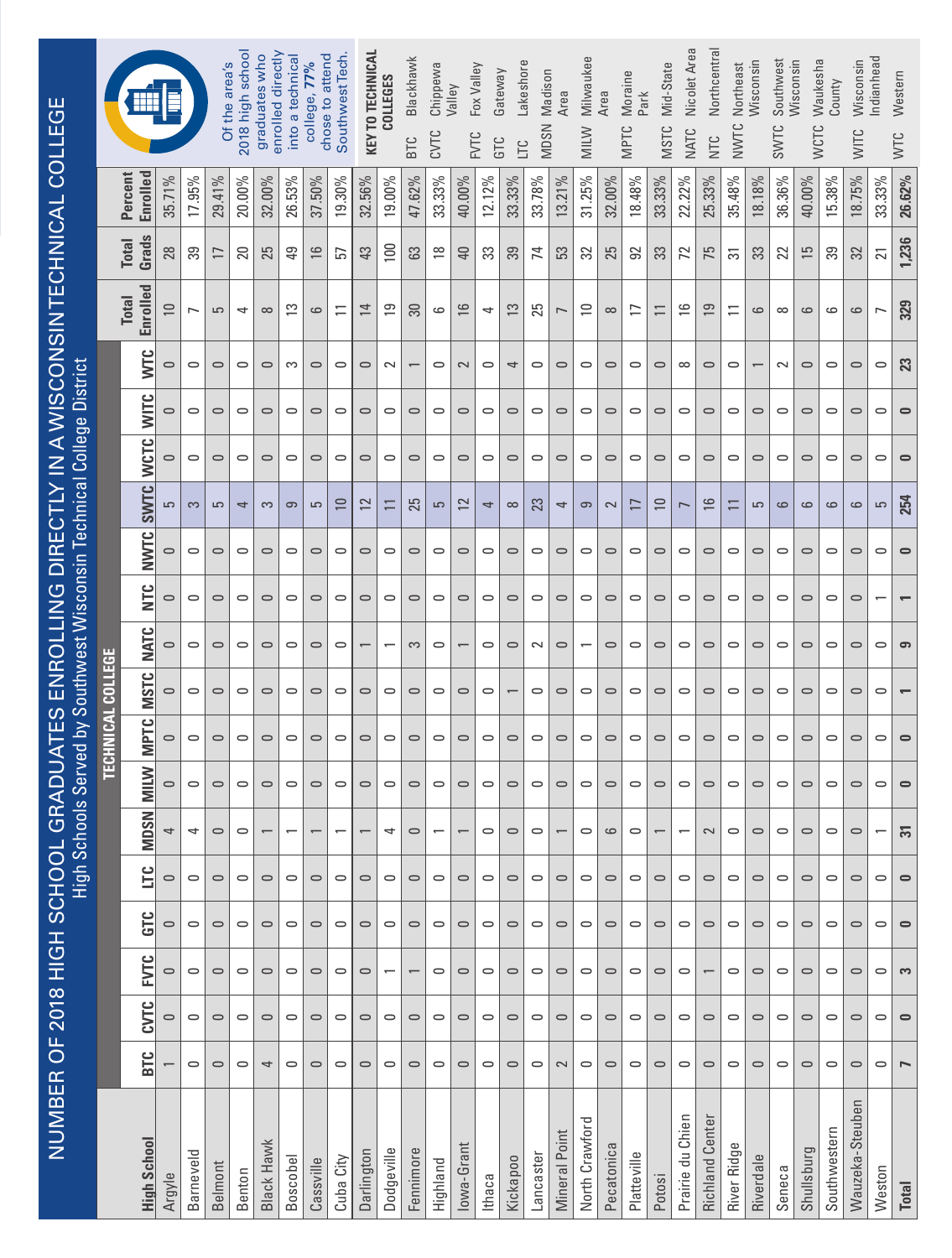## **118.15 COMPULSORY EDUCATION**

Since the enactment of Wisconsin State Statute 118.15 Compulsory School Attendance, Southwest Tech has been committed to providing this service for area high schools. Through a contract initiated by their local high school, students may participate in a program that assists them in earning a state-issued high school diploma. For program eligibility, a student must be age 17 or older, one year (minimum) behind their class in credits earned, at a minimum 9th grade reading level, and at-risk status. The following is a brief summary of those who participated in this program during 2018-2019.

| <b>Participation by High School</b> |                       |                           |  |  |  |
|-------------------------------------|-----------------------|---------------------------|--|--|--|
|                                     |                       | <b>Number of Students</b> |  |  |  |
| <b>School District</b>              | Fall<br><b>Spring</b> |                           |  |  |  |
| Fennimore                           | 2                     | 3                         |  |  |  |
| <b>Iowa Grant</b>                   |                       | 2                         |  |  |  |
| Lancaster                           |                       |                           |  |  |  |
| Platteville                         | 3                     | հ                         |  |  |  |
| River Ridge                         |                       |                           |  |  |  |
| <b>River Valley</b>                 | 3                     | 3                         |  |  |  |
| Weston                              | 2                     | 2                         |  |  |  |
| <b>Total</b>                        | 13                    | 18                        |  |  |  |

### 2018-2019 118.15 Contract



- **3** plan to continue in 2019-2020
- **1** contract revoked for non-attendance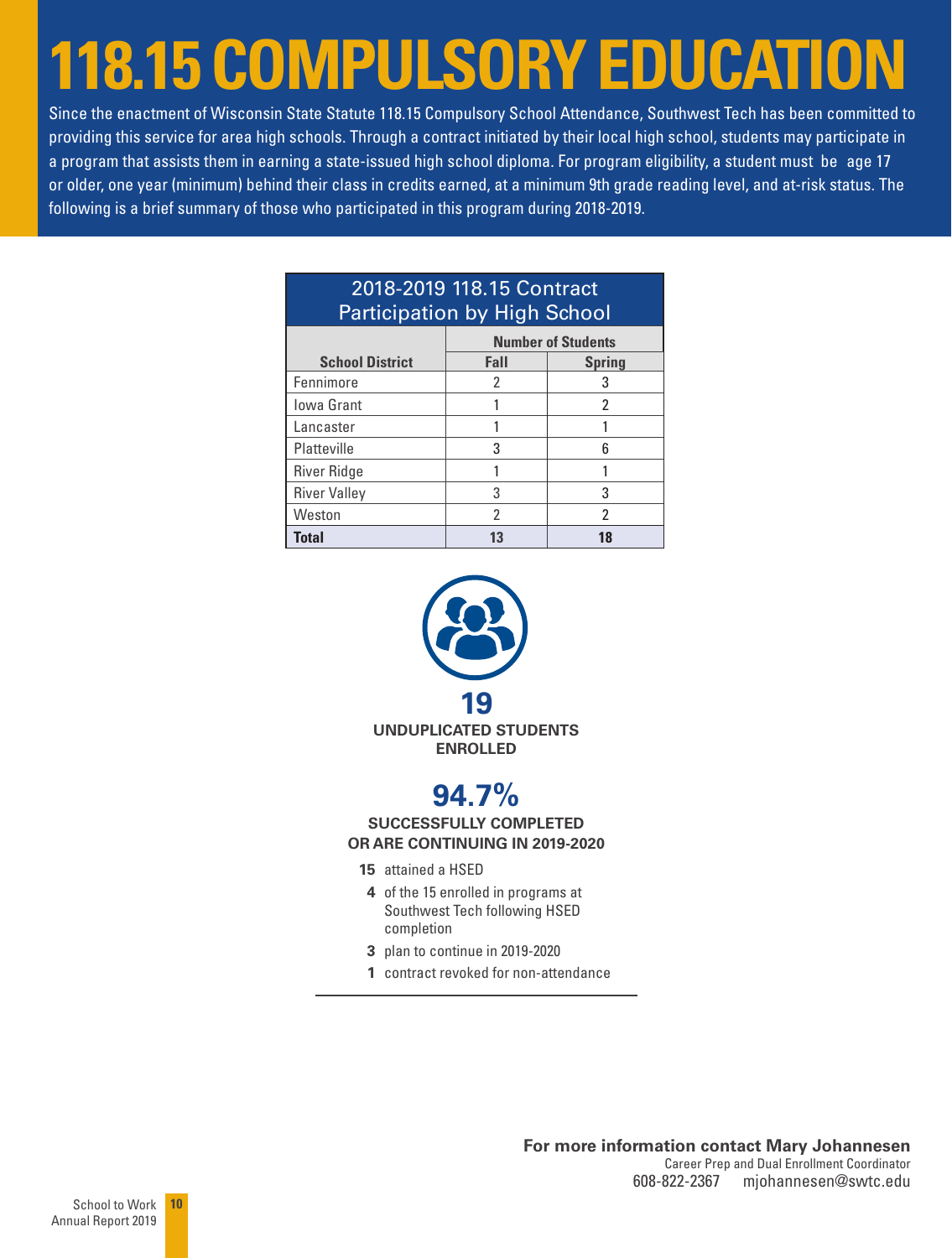## **CAREER PREP WORKSHOPS**

Workshops held, dates, and the number of participants for each event.

| <b>WORKSHOP</b>                                       | <b>DATE</b>                                                                         | # OF<br><b>PARTICIPANTS</b>                  |
|-------------------------------------------------------|-------------------------------------------------------------------------------------|----------------------------------------------|
| <b>Tech Trek</b>                                      | $7/16/18 - 7/19/18$                                                                 | 64                                           |
| <b>Dual Credit Instructor Summit</b>                  | 8/15/18                                                                             | 57                                           |
| <b>Briggs and Stratton Engine Training</b>            | $8/21 - 8/23/18$                                                                    | 12                                           |
| <b>Fall Counselor Conference</b>                      | 10/17/18                                                                            | 13                                           |
| Southwest Tech Instructor Shadow Day                  | 11/13/18                                                                            | 3                                            |
| <b>Business &amp; Education Summit</b>                | 12/7/18                                                                             | 96                                           |
| <b>Careers in ACTion</b>                              | 3/12/19                                                                             | 287                                          |
| <b>Health Careers Tour at Southwest Health Center</b> | 3/19/19<br>3/21/19<br>3/28/19<br>4/16/19<br>4/18/19<br>4/25/19<br>4/29/19<br>5/9/19 | 20<br>15<br>15<br>21<br>13<br>22<br>15<br>11 |
| <b>Spring Counselor Conference</b>                    | 4/12/19                                                                             | 8                                            |
| <b>Charger Tech Academy</b>                           | 6/18/19 & 6/19/19                                                                   | 25                                           |
| <b>TOTAL</b>                                          |                                                                                     | 697                                          |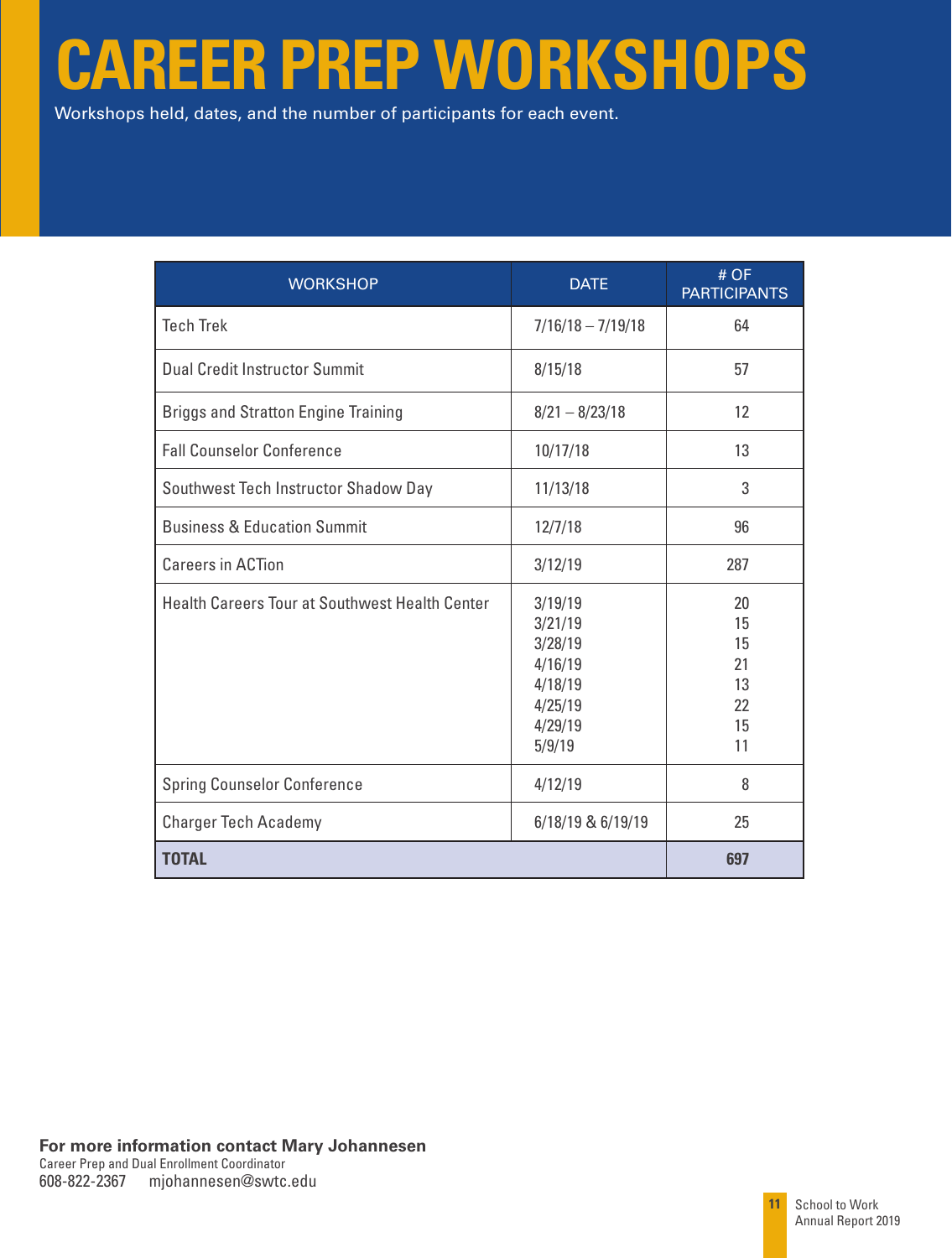## **CAREER PREP WORKSHOPS**

School district participation for each event.

#### **Tech Trek**

- Boscobel
- Cuba City
- Dodgeville
- Fennimore
- Galena, IL
- Iowa-Grant
- Lancaster
- Mineral Point
- New Frontier
- Platteville

#### **Dual Credit Instructor Summit**

- Barneveld
- Black Hawk
- Boscobel
- Cassville
- Cuba City
- Darlington
- Fennimore
- Highland
- Iowa-Grant
- Ithaca
- Kickapoo
- Lancaster
- North Crawford

#### **Briggs and Stratton Engine Training**

- Darlington
- Dodgeville
- Fennimore
- Iowa-Grant
- Lancaster
- North Crawford

#### **Fall Counselor Conference**

- Barneveld
- Benton
- Cassville
- Cuba City
- Ithaca
- Lancaster
- North Crawford

School to Work Annual Report 2019

**12**

- Pleasant Valley, IA
- Potosi
- Prairie du Chien
- River Ridge
- Riverdale
- Southwestern
- Stevens Point
- Washington-Caldwell
- Western Dubuque, IA
	-
	-
- Pardeeville
- Pecatonica
- Platteville
- Potosi
- Prairie du Chien
- Richland Center
- River Ridge
- River Valley
- 
- Wauzeka-Steuben
- Weston
- 
- Riverdale
- Southwestern
- 
- 

- Pecatonica
- Platteville
- Prairie du Chien
- Richland Center
- Shullsburg
- Weston

- 
- 

• Prairie du Chien • River Ridge • Riverdale • Seneca

- 
- 

• Platteville • Potosi

#### • Prairie du Chien **Health Careers Tour at Southwest Health Center**

- Argyle
- Benton

• Dodgeville

- Cuba City
- Platteville

#### **Spring Counselor Conference**

- Cuba City
- Dodgeville
- Fennimore
- Ithaca

#### **Charger Tech Academy**

- Boscobel
- Cuba City
- Darlington
- Fennimore
- Homeschool

• Riverdale

• Mineral Point • Monticello • North Crawford • Pecatonica • Platteville • Potosi

• Prairie du Chien • Richland Center • River Ridge • River Valley • Riverdale • Seneca • Shullsburg • Southwestern • Wauzeka-Steuben

• Weston

• Riverdale

• Prairie du Chien • Shullsburg • Weston

• North Crawford • River Ridge • Riverdale

• Wauzeka-Steuben

• Platteville • Potosi • Riverdale • River Ridge • Shullsburg

• North Crawford • Richland Center

• Destinations Career Academy • Fennimore • Highland • Iowa-Grant • Kickapoo • Lancaster

**Careers in ACTion**

• Albany • Argyle • Barneveld • Belmont • Benton • Black Hawk • Boscobel • Cassville • Cuba City • Darlington

**Southwest Tech Instructor Shadow Day**

**Business & Education Summit**